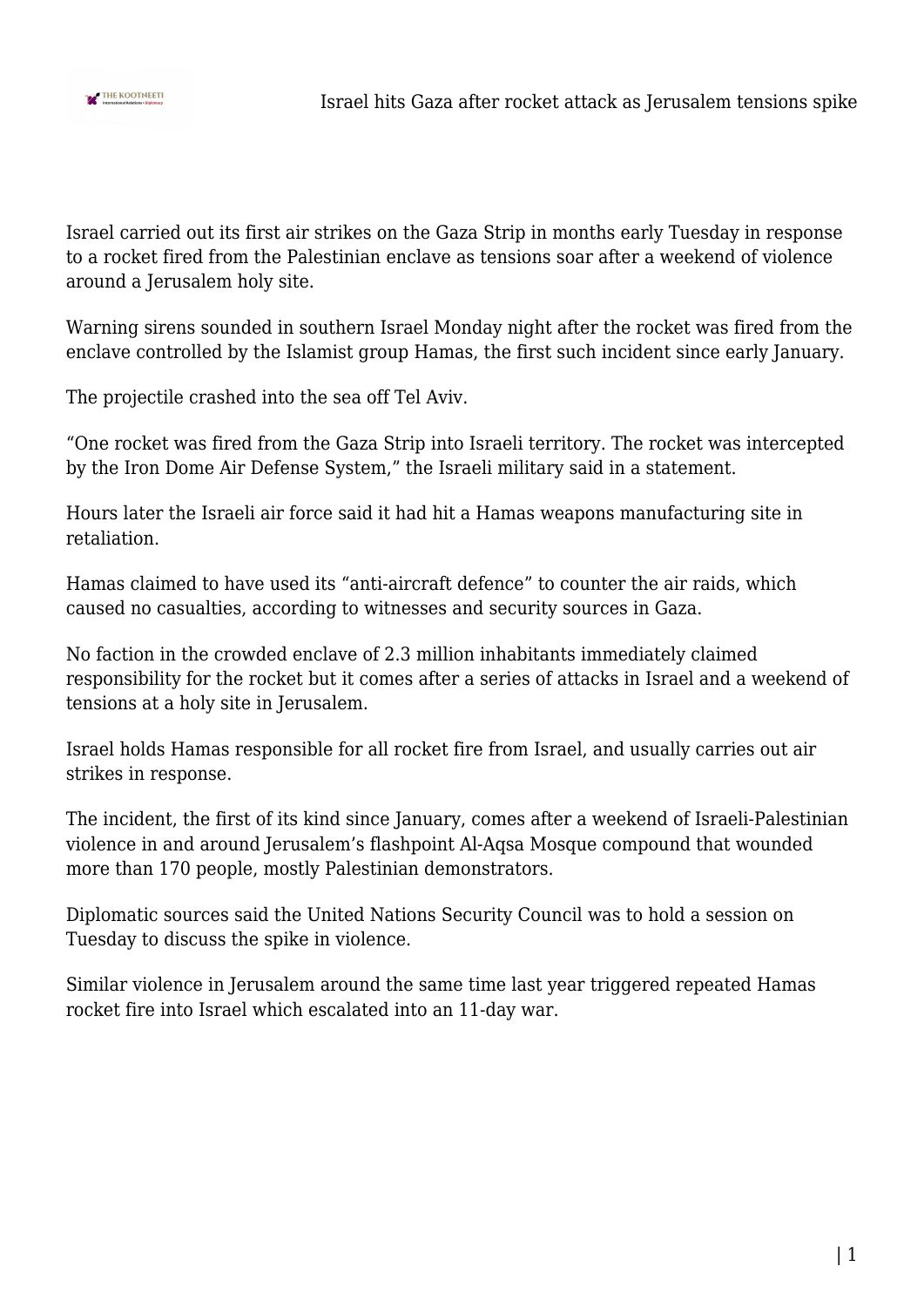



Image source: Getty

## **'Illegitimate and provocative'**

The spike in tensions coincides with both the Muslim holy month of Ramadan and the Jewish festival of Passover.

The Al-Aqsa Mosque compound is known to Jews as Temple Mount — the holiest site in Judaism and the third-holiest in Islam.

Palestinians have been angered by repeated visits to the site by Jewish worshippers, who are permitted to enter but may not pray there.

The government of Naftali Bennett has repeatedly declared that Israeli security forces have a "free hand" to deal with demonstrators.

Hamas had warned on Sunday that "Al-Aqsa is ours and ours alone" and swore to defend Palestinians' right to pray there.

The exchanges of fire in Gaza and Al-Aqsa clashes came after a spike in violence including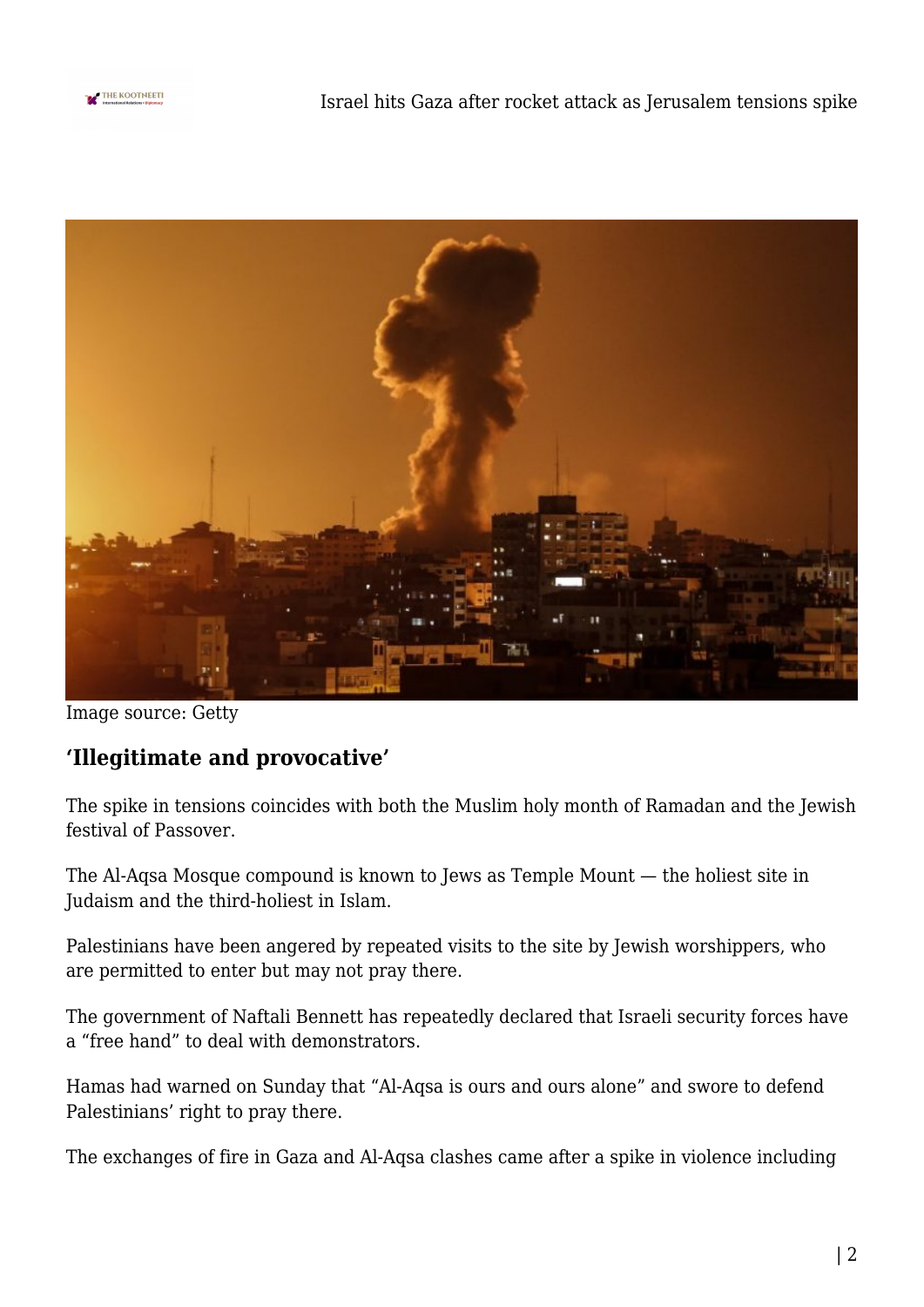

four deadly attacks since late March in the Jewish state by Palestinians and Israeli Arabs that claimed 14 lives, mostly civilians.

A total of 23 Palestinians have meanwhile been killed in the violence since March 22, including assailants who targeted Israelis, according to an AFP tally.

They include Hanan Khudur, an 18-year-old Palestinian woman who died Monday after being shot by Israeli forces last week in the village of Faquaa, near the flashpoint city of Jenin.

Israel had poured additional forces into the occupied West Bank and has been reinforcing its barrier in the territory.

State Department spokesman Ned Price said Monday that the United States was "deeply concerned" about the tensions and that senior US officials had been in touch by telephone with their counterparts from Israel, the Palestinian Authority and Arab nations.

"We have urged all sides to preserve the historic status quo" at the Al-Aqsa compound and avoid "provocative" steps, he said.

Jordan on Monday summoned the Israeli charge d'affaires "to deliver a message of protest over illegitimate and provocative Israeli violations at the blessed Al-Aqsa Mosque", its foreign ministry said in a statement.

Jordan serves as custodian of holy places in east Jerusalem, including the Old City, which Israel occupied in 1967 and later annexed in a move not recognised by most of the international community.

Bennett on Monday denounced what he called a "Hamas-led incitement campaign" and said Israel was doing "everything" to ensure people of all faiths could safely worship in Jerusalem.

"We expect everyone not to join the lies and certainly not to encourage violence against Jews," he said, in an apparent reference to Jordan.

Bennett is also facing a political crisis at home after his ideologically disparate coalition lost its one-seat majority in the 120-seat Knesset, Israel's parliament, just short of a year since he painstakingly cobbled a government together.

On Sunday, Raam, the first Arab-Israeli party ever to be part of an Israeli government, said